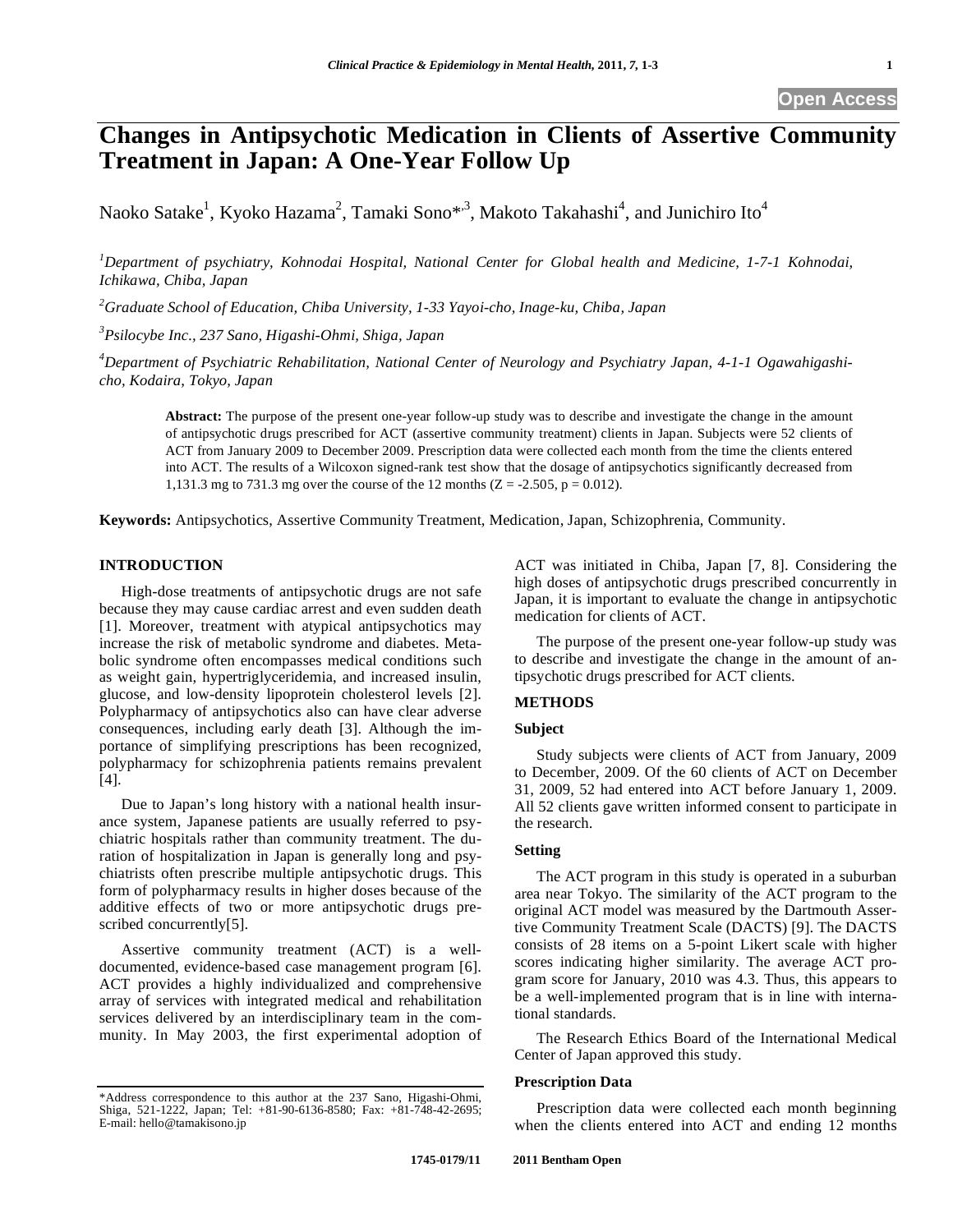

**Fig. (1).** Change of dosage of antipsychotics (CPZeq).

after entry. The average daily dose was established for each antipsychotic medication and converted to the relative potency equivalent of 100 mg of chlorpromazine (CPZeq). Doses equivalent to 100 mg/day of chlorpromazine were 2 mg/day for risperidone and 5 mg/day for olanzapine. These, and the equivalencies of other antipsychotic medications, were based on information published in the literature [10, 11]. Polypharmacy was defined as the co-prescription of two or more antipsychotic medications.

#### **Statistical Analysis**

Because the variances of CPZeq were skewed, a Wilcoxon signed-rank test was utilized to compare them between the baseline and 12 months after baseline. Statistic calculations were performed using PASW 17.0.

## **RESULTS**

The average age of subjects was  $44.7$  (SD = 11.7) years; 48.1% of clients were male. Psychiatric diagnoses included schizophrenia or a related disorder (39 clients, or 75.0%), affective disorders or a related disorder (8 clients, or 15.4 %), and other disorders (5 clients, or 9.6 %). The average number of hospitalizations before participation in ACT was 4.3 ( $SD = 3.2$ ). The average length of time clients served in ACT was 36.7 months (SD = 21.7) and 32 out of 52 (61.5%) clients had no experience of admission to the hospital during this period.

Fig. (**1**) shows the mean, median, and first and third quartiles for the total dosage of antipsychotics received each month between baseline and 12 months after baseline. The total dosage of antipsychotics decreased over the year during which the study took place. The results of the Wilcoxon signed-rank test show that the dosage of antipsychotics significantly decreased from 1131.3 mg to 731.3 mg  $(Z =$  $-2.505$ ,  $p = 0.012$ ) over the course of the 12 months.

The results of the Chi square test showed that the number of clients who were receiving dosages of antipsychotics above 1000 mg was significantly decreased from 21 (40.4%) at baseline to 14 (26.9%) at 12 months after baseline (Chisquare = 16.4,  $p < .001$ ).

At baseline, 27 (54.0%) of the 50 clients were prescribed polypharmacy and at 12 months after baseline 30 (60.0%) clients were prescribed polypharmacy. In terms of prescription patterns, there was no significant difference between these two periods.

# **DISCUSSIONS**

The dosage of antipsychotic drugs for clients of ACT significantly decreased one year after they had been referred to an ACT team. Excessive dosing refers to doses greater than the optimal daily dosage of 1000 mg of chlorpromazine or the equivalent of another antipsychotic [12]. The results showed that the number of clients who received excessive doses was also significantly decreased. These decreases were made possible by the intensive and integrated care of ACT as well as the close communication between the prescriber and the case managers who monitor clients' daily living in the community setting.